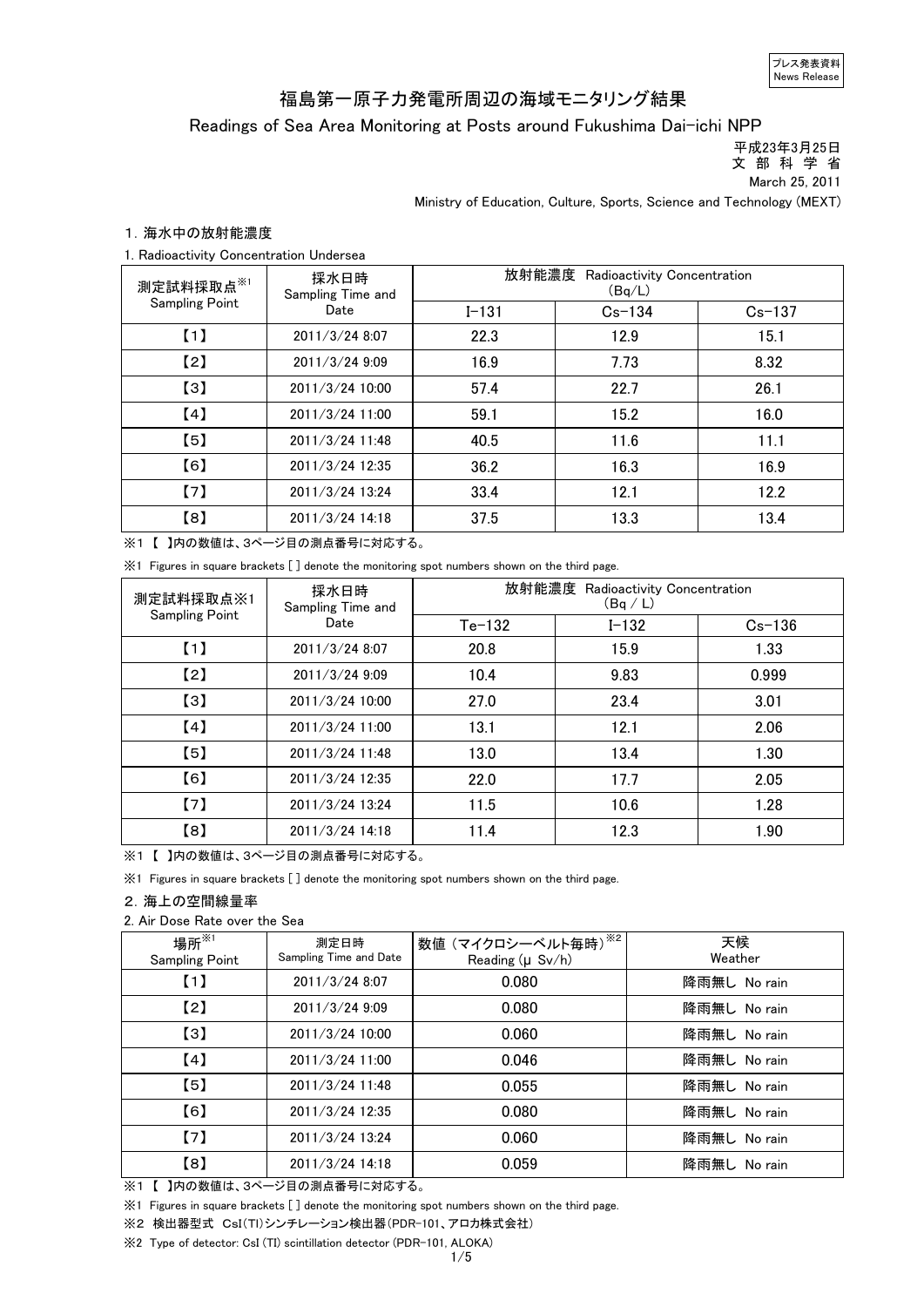#### 3.海上の塵中の放射能濃度

|  |  |  |  | 3. Reading of Radioactivity Concentration in Dust over the Sea |  |  |  |  |  |
|--|--|--|--|----------------------------------------------------------------|--|--|--|--|--|
|--|--|--|--|----------------------------------------------------------------|--|--|--|--|--|

| 測定試料採取点                              | 採取日時                      | 放射能濃度 Radioactivity Concentration (Bq/m <sup>3</sup> ) |                       |                       |  |
|--------------------------------------|---------------------------|--------------------------------------------------------|-----------------------|-----------------------|--|
| <b>Sampling Point</b>                | Sampling Time and<br>Date | $I - 131$                                              | $Cs - 134$            | $Cs - 137$            |  |
| (1)                                  | 2011/3/24 8:07            | 0.213                                                  | 0.248                 | 不検出<br>Not detectable |  |
| $\left[2\right]$                     | 2011/3/24 9:09            | 不検出<br>Not detectable                                  | 0.701                 | 0.0467                |  |
| $\left[3\right]$                     | 2011/3/24 10:00           | 3.96                                                   | 0.306                 | 不検出<br>Not detectable |  |
| (4)                                  | 2011/3/24 11:00           | 19.7                                                   | 不検出<br>Not detectable | 不検出<br>Not detectable |  |
| $\left[5\right]$                     | 2011/3/24 11:48           | 1.11                                                   | 0.642                 | 不検出<br>Not detectable |  |
| [6]                                  | 2011/3/24 12:35           | 不検出<br>Not detectable                                  | 1.02                  | 不検出<br>Not detectable |  |
| (7)                                  | 2011/3/24 13:24           | 不検出<br>Not detectable                                  | 1.18                  | 不検出<br>Not detectable |  |
| [8]                                  | 2011/3/24 14:18           | 不検出<br>Not detectable                                  | 1.19                  | 0.493                 |  |
| (参考)<br>(Reference)                  |                           |                                                        |                       |                       |  |
| $(2 \boxdot \boxdot)$ $(2nd)$<br>【8】 | 2011/3/24 14:18           | 11.5                                                   | 0.247                 | 0.197                 |  |

※1 【 】内の数値は、3ページ目の測点番号に対応する。

※1 Figures in square brackets [ ] denote the monitoring spot numbers shown on the third page.

| 測定試料採取点               | 採取日時                      | 放射能濃度 Radioactivity Concentration (Bq/m <sup>3</sup> ) |                       |  |  |
|-----------------------|---------------------------|--------------------------------------------------------|-----------------------|--|--|
| <b>Sampling Point</b> | Sampling Time and<br>Date | $Te-132$                                               | $I - 132$             |  |  |
| (1)                   | 2011/3/24 8:07            | 0.199                                                  | 不検出<br>Not detectable |  |  |
| $\left[2\right]$      | 2011/3/24 9:09            | 不検出<br>Not detectable                                  | 0.0889                |  |  |
| $\left[3\right]$      | 2011/3/24 10:00           | 0.831                                                  | 0.471                 |  |  |
| [4]                   | 2011/3/24 11:00           | 不検出<br>Not detectable                                  | 1.05                  |  |  |
| (5)                   | 2011/3/24 11:48           | 不検出<br>Not detectable                                  | 0.949                 |  |  |
| (6)                   | 2011/3/24 12:35           | 不検出<br>Not detectable                                  | 0.710                 |  |  |
| (7)                   | 2011/3/24 13:24           | 不検出<br>Not detectable                                  | 0.175                 |  |  |
| [8]                   | 2011/3/24 14:18           | 不検出<br>Not detectable                                  | 0.179                 |  |  |
| (参考)(Reference)       |                           |                                                        |                       |  |  |
| 【8】<br>(2回目) (2nd)    | 2011/3/24 14:18           | 1.07                                                   | 1.07                  |  |  |

※1 【 】内の数値は、3ページ目の測点番号に対応する。

※1 Figures in square brackets [ ] denote the monitoring spot numbers shown on the third page.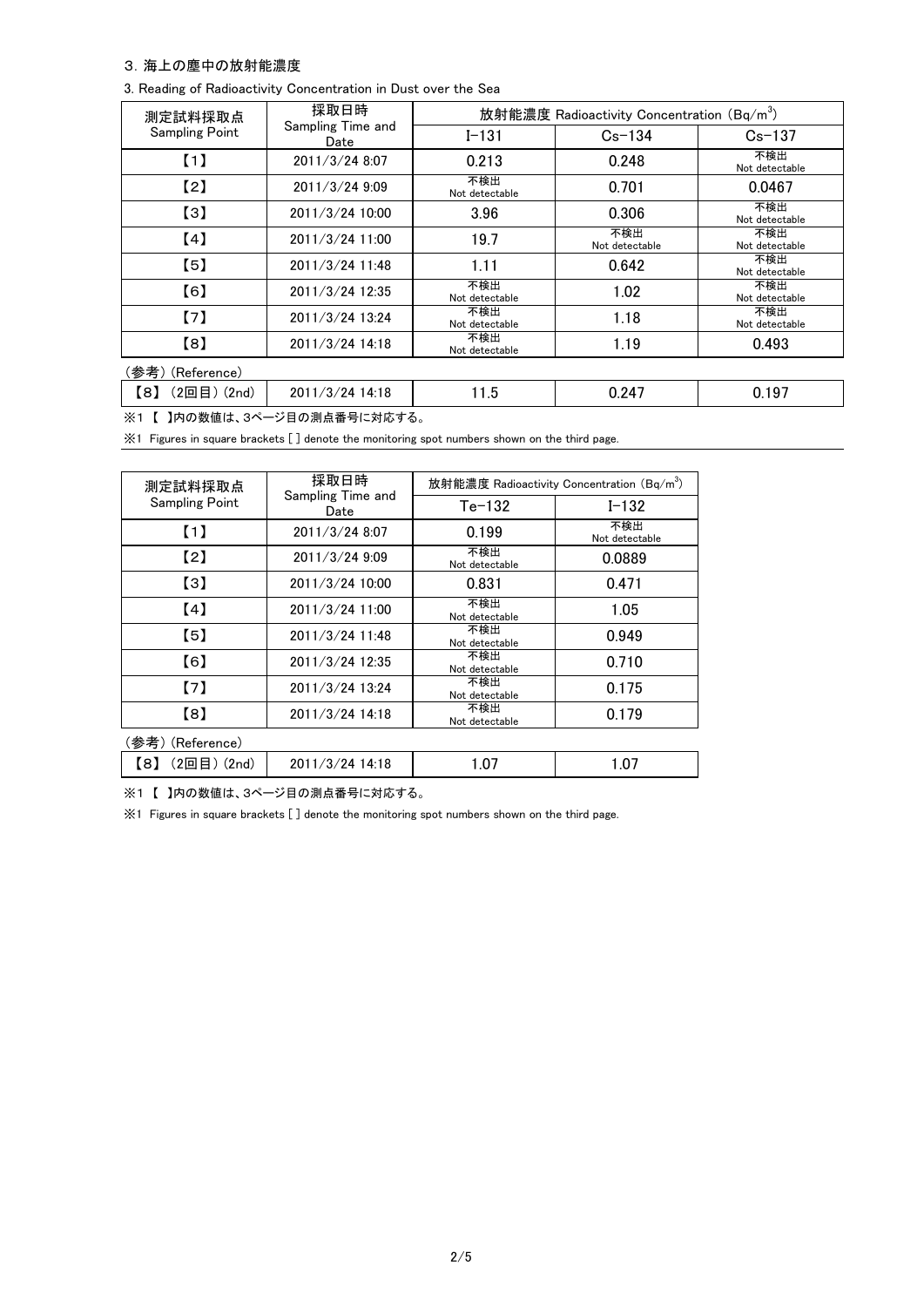各測定点の位置は次のとおり

| Each sampling point is indicated below |  |  |  |
|----------------------------------------|--|--|--|
|----------------------------------------|--|--|--|

| 測点番号 Sampling Point | 緯度, 経度 Latitude, Longitude                        |
|---------------------|---------------------------------------------------|
| $\blacksquare$      | 37° 39.8 <sup>'</sup> N, 141° 24.3 <sup>'</sup> E |
| $\left[2\right]$    | 37° 35.0 <sup>'</sup> N, 141° 23.9 <sup>'</sup> E |
| $\left[3\right]$    | 37° 30.1 <sup>'</sup> N, 141° 24.3 <sup>'</sup> E |
| (4)                 | 37° 23.2 <sup>'</sup> N, 141° 24.1 <sup>'</sup> E |
| $\left[ 5\right]$   | 37° 16.1 <sup>'</sup> N, 141° 23.8 <sup>'</sup> E |
| [6]                 | 37° 12.1 <sup>'</sup> N, 141° 23.9 <sup>'</sup> E |
| (7)                 | 37° 05.7 <sup>'</sup> N, 141° 24.0 <sup>'</sup> E |
| [8]                 | 36° 59.9 <sup>'</sup> N, 141° 23.8 <sup>'</sup> E |

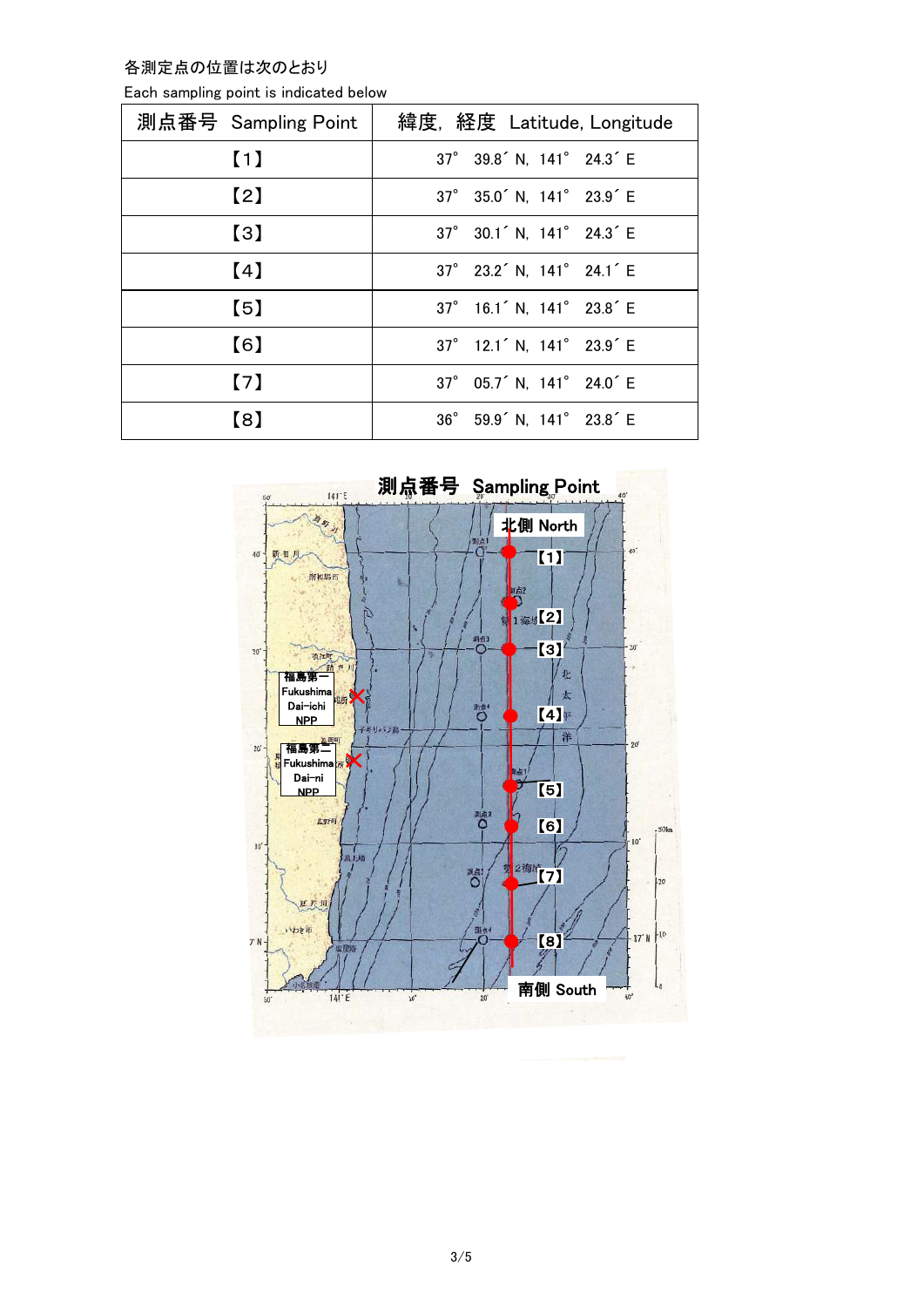

海上の塵中の放射能濃度 Radioactivity Concentration in Dust over the Sea